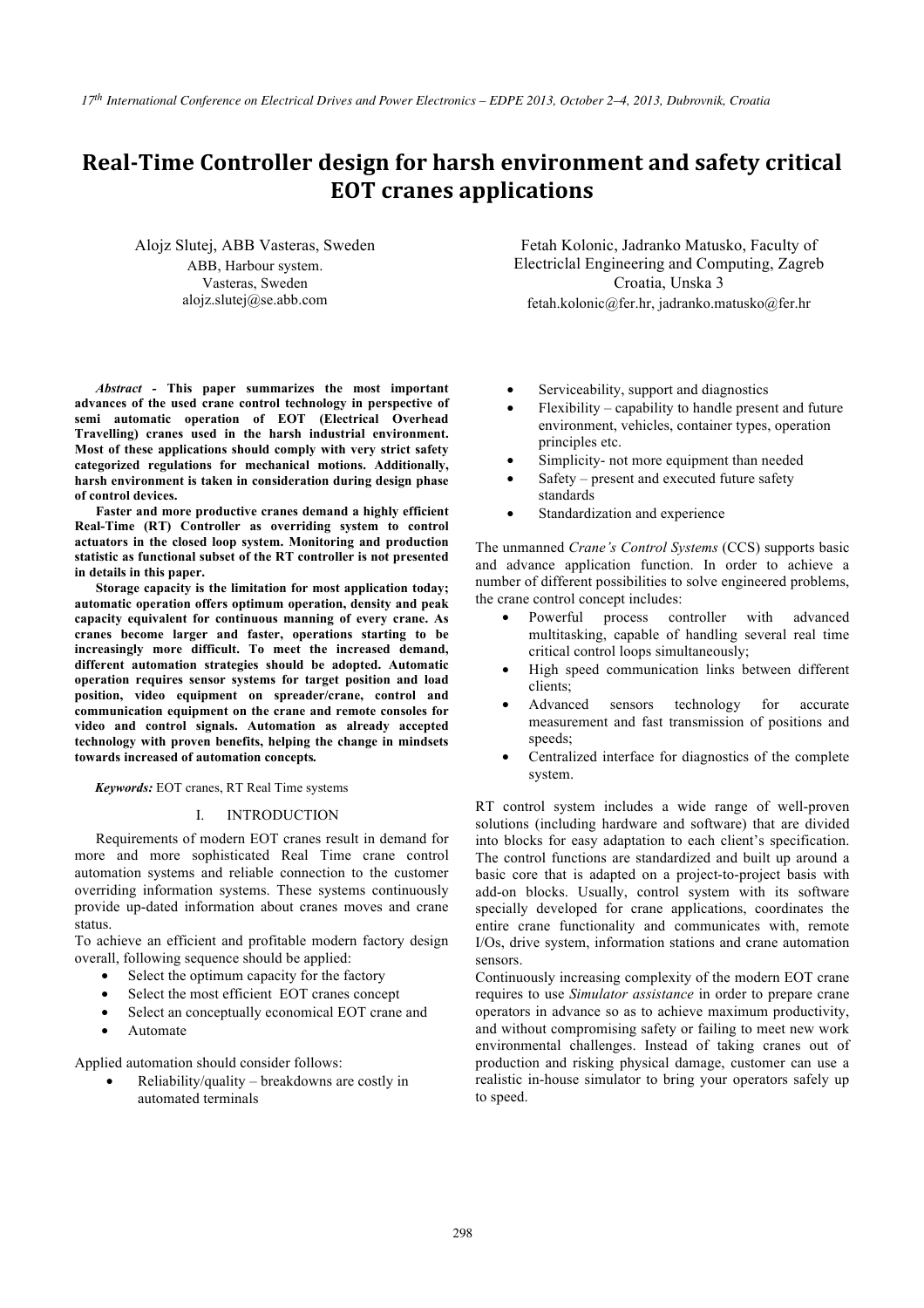*17th International Conference on Electrical Drives and Power Electronics – EDPE 2013, October 2–4, 2013, Dubrovnik, Croatia*

What is unique about the advanced simulator is its incorporation of the latest technology, with state-of-the art, real-time physics simulation and advanced 3D graphics, which enable training in exceptionally life-like situations. Moreover, the training strategy enables customers to turn out trained operators with a high degree of conformity, due to the disposition of predefined scenarios, with trainees following a path from basic crane operation to advanced operation.

The Crane Driver Training Package contains a 'full scale' simulator, adapted to a specific crane (if desired), and includes correct environments as well as course Curriculum for both operators and instructors.

*The Crane Driver Training Package* scenarios include most of the common situations found in operations. Hoisting, controlling sway and safety checks are some of the basic exercises, [1], [2] and [3]. Discharging and loading to and from various types of situation are some of the more difficult exercises.

## II. CONTROL DESIGN PHILOSOPHY

Design of the control system for semi automatic or automatic operation of EOT cranes used in the harsh industrial environment must fulfill the heavy industrial standards and operational requirements. Typically, demanding conditions of the steel plant environment:

- High operational temperatures up to  $+70^{\circ}$  C
- Conductive dust
- Very high electrical pollution

Continuous change/achievement of modern technology has significant impact on the currently applied technology and design philosophy.

Control system complexity is highly affected with continuous extension of functionalities processing capabilities:

- Needs for Integration into plant information systems
- Needs for extended system functionalities
- Stricter demands for safety
- Demands for high operational availability
- Improved performance to reduce mechanical stress
- Minimize maintenance

Additional requirements should be considered:

- Ready for future technology upgrade
- Backward compatible to the existing systems
- Power quality and energy saving

Depends of the processing complexity, cranes control system is built as cluster of one or more basic recursive building block. Each block represent distributed RT closed loop controller (Fig. 1). Block incorporates Motion Controller (MC) as local overriding system to control one or more Drive Controllers (DC) or actuators in general.

Logical data transfer between different blocks is virtual and horizontal and supervised with higher level for relevant cluster. Dual fast plant networks are used to communicate via



Fig 1. RT controller design – Block structure

MC with superior control system. Communication links are based on TCP/IP protocol and support fast bidirectional data transfer up to 1 GBit/s. Duality is required to fulfill demands for operational availability, redundancy and stricter safety as well. For flexibility with standard industrial applications, additional build in Profibus communication link is used to communicate with superior system. Link supports standard DPV0 slave protocol with data transfer speed up to 12 MBit/s. Optionally, MC is equipped with two Compact Flash<sup>TM</sup> slots for the standard plant and fieldbus communication links.

Drive Controller is equipped with high speed 1 GBit/s link and supported with TCP/IP protocol. Separate communication link is used for drive monitoring and parameterization only. Separations from internally used links by application minimize influence on communication latency and improve closed control loops properties as well.

For internal data transfer within the block (MC and DC), several CAN and Profibus communication links are used simultaneously. This approach secure redundancy and required communication data through put.

CAN links operate as multimaster and support 2B or CAN open protocols, speed up to 1MBit/s and they are used to link MC and DC units or to access remote I/O and transducer units. Profibus operates as DPV0 master (MC) or slave (DC) up to 12 MBit/s and it is used via master to access all drive and Profibus transducer units.

Application process variables are connected to the RT (MC or DC) controller directly. Direct connection to the Digital Signal Processor (DSP) inputs secure a very fast signal processing and keep closed control loop properties in specified range.

## III. MOTION CONTROLLER

Motion Controller, as part of the basic building block, is design as standalone real time (RT) unit. Fieldbus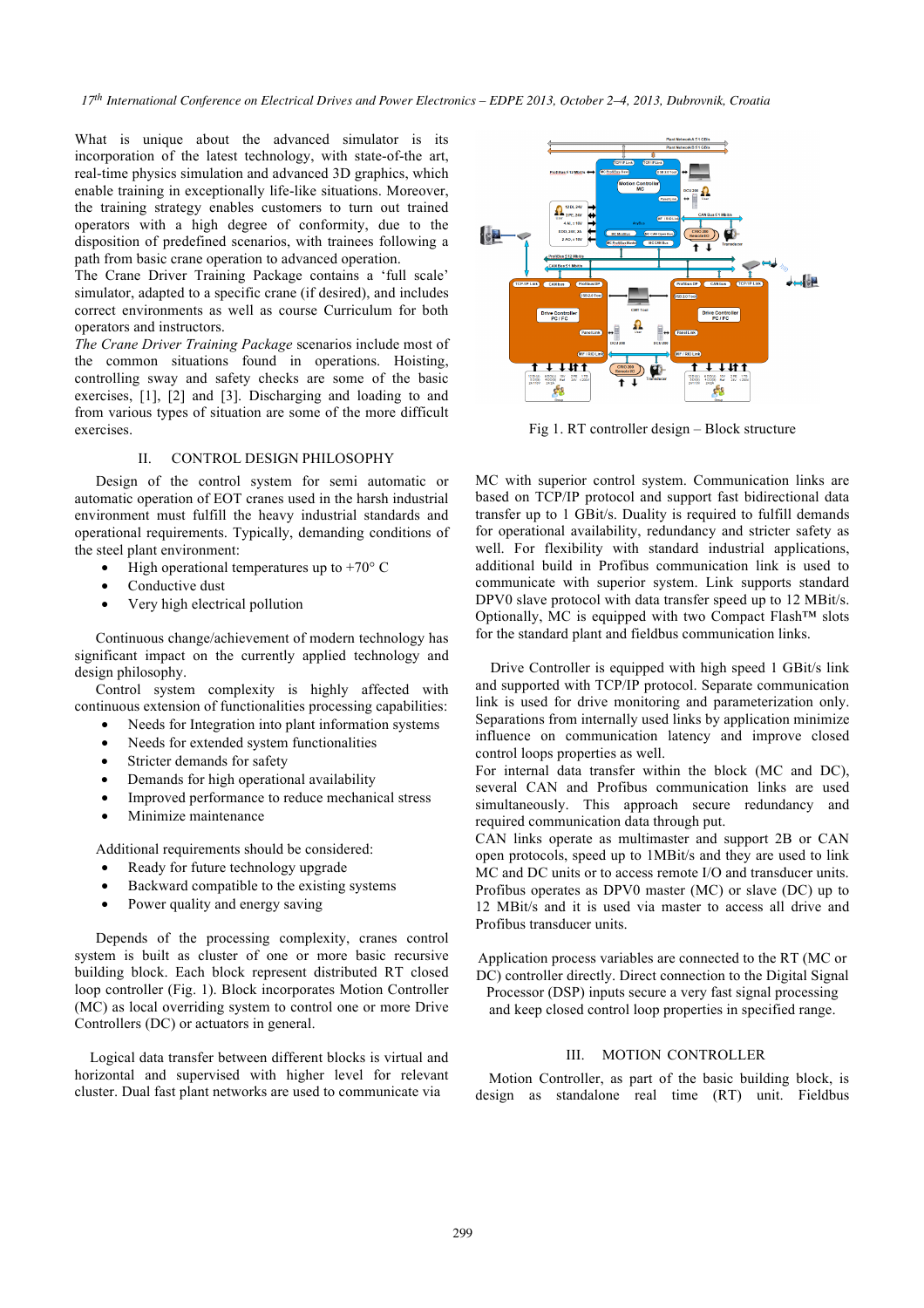communication (Profibus and Can) are used to access another building block units. Preferably, field buses are used as local links to secure fast data transfer and communication latency. For access/control of the process data, Local I/O interface or Master Follower/Remote I/O CAN bus link are used. Local I/O interface, with very fast scanning secure critical closed loop control routines. Additional remote I/O units could extend number of I/O and access them with selectable scanning time. Local and remote I/O interface comply with standard I/O specification in general.

To communicate with superior control level, dual plant network in conjunction with profibus link are used. Multiple connections secure redundancy to fulfill safety requirements category for this type of application.

Operator's panel and Commissioning and Maintenance Tool are used as Man Machine Interface (MMI). Operator's panel is standalone unit connected with fast serial link. CMT is PC based graphical tool. Both are used for MC parameterization and monitoring.



Fig. 2. Motion Controller - Internal Structure

MC is specially design robust control system for cranes and another heavy duty material handling systems.

Dual core approach is used to support a real time and safety critical cranes applications. To comply with safety regulations, duality requires usage of different processor type. This approach minimizes the influence of component's errata.

Three separated and isolated links are used for internal DSP core to core communication. Multiple users' communication links are supported with both cores to increase system's availability.

Local I/O interface as part of the safety critical application is directly controlled by both processors to secure fast and safe disconnection of the process variables in the case of single core malfunctioning.

Each core and corresponding glue logic is fed with physically and galvanic separated power supply circuitry. MC is design to support external power supply redundancy.

Optionally, MC is equipped with two Compact Flash™ slots for the standard additional communication modules. This option gives more flexibility to communicate with superior control system. Today, modules are available in different Fieldbus versions (CANopen, ControlNet, DeviceNet, Profibus, etc) and Ethernet versions (EthernetCAT, EthernetNet/IP, Modbus TCP, Profinet, etc).

MC is specially design robust control system for cranes and another heavy duty material handling systems. Dual core approach is used to support a real time and safety

critical cranes applications. To comply with safety regulations, duality requires usage of different processor type. This approach minimizes the influence of component's errata.

Three separated and isolated links are used for internal DSP core to core communication. Multiple users' communication links are supported with both cores to increase system's availability. Local I/O interface as part of the safety critical application is directly controlled by both processors to secure fast and safe disconnection of the process variables in the case of single core malfunctioning.

Each core and corresponding glue logic is fed with physically and galvanic separated power supply circuitry. MC is design to support external power supply redundancy.

Optionally, MC is equipped with two Compact Flash<sup>TM</sup> slots for the standard additional communication modules. This option gives more flexibility to communicate with superior control system. Today, modules are available in different Fieldbus versions (CANopen, ControlNet, DeviceNet, Profibus, etc) and Ethernet versions (EthernetCAT, EthernetNet/IP, Modbus TCP, Profinet, etc).

MC is specially design robust control system for cranes and another heavy duty material handling systems. Dual core approach is used to support a real time and safety critical cranes applications. To comply with safety regulations, duality requires usage of different processor type. This approach minimizes the influence of component's errata.

Three separated and isolated links are used for internal DSP core to core communication. Multiple users' communication links are supported with both cores to increase system's availability.

Local I/O interface as part of the safety critical application is directly controlled by both processors to secure fast and safe disconnection of the process variables in the case of single core malfunctioning.

Each core and corresponding glue logic is fed with physically and galvanic separated power supply circuitry. MC is design to support external power supply redundancy.

Optionally, MC is equipped with two Compact Flash™ slots for the standard additional communication modules. This option gives more flexibility to communicate with superior control system. Today, modules are available in different Fieldbus versions (CANopen, ControlNet, DeviceNet,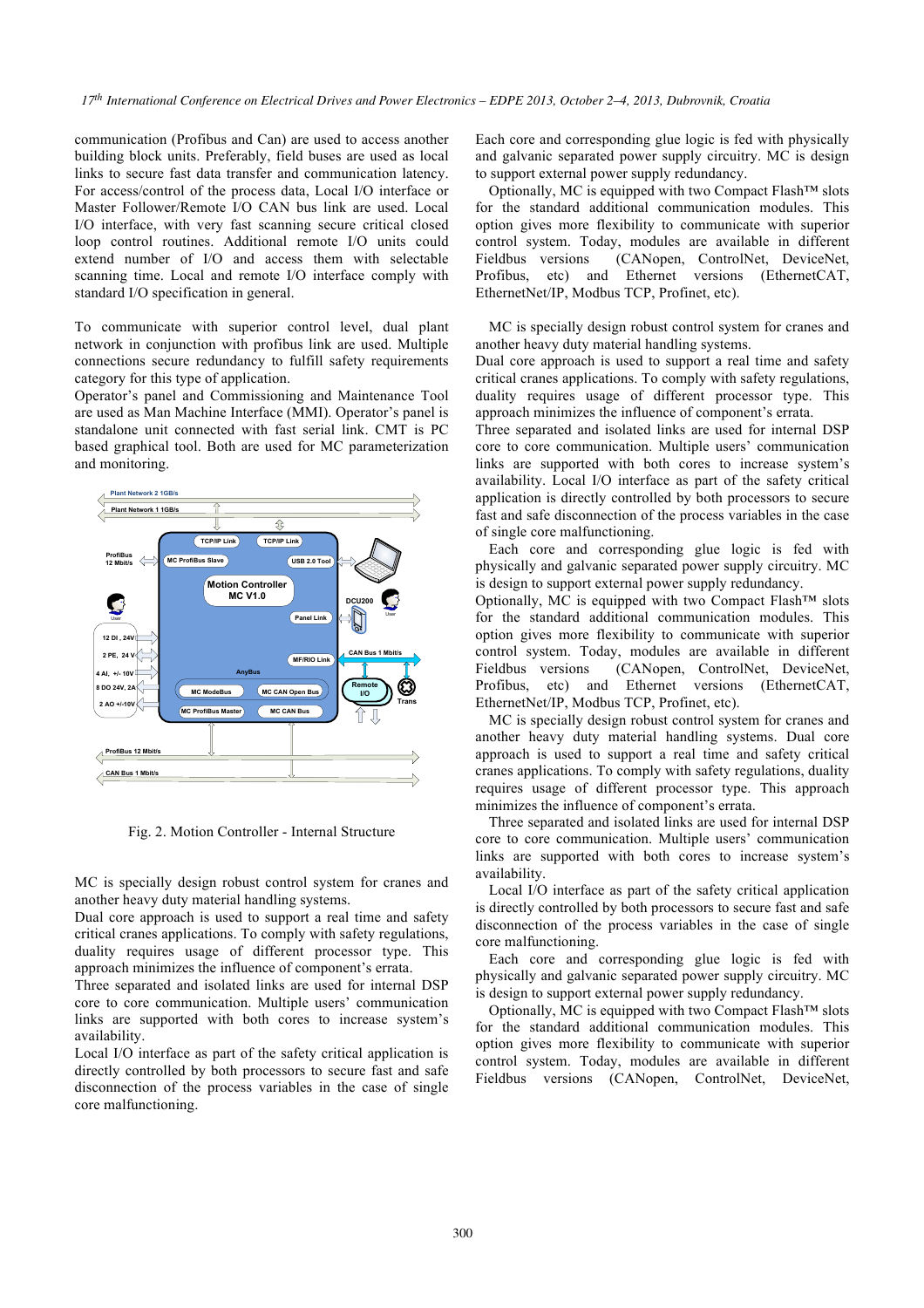Profibus, etc) and Ethernet versions (EthernetCAT, EthernetNet/IP, Modbus TCP, Profinet, etc).



Fig. 3. Block diagram of RT controller

#### IV. MOTION CONTROLLER - APPLICATION

MC as part of RT control system includes a range of wellproven time critical control solutions for client's specification. The control functions are standardized and supported with built in Operating system and user interfaces. Control system with its software specially developed for crane applications, coordinates the entire crane functionality and communicates with, remote I/Os, drive system, information stations and crane automation sensors.

Typical RT and time critical function such as anti-sway could be used in different mode of operation (with or without sensors). Most of the EOT application located in harsh environment requires sensor less approach ultimately. Sensors sensitivity is the limiting factor.

Sensor less anti-sway could be classified in the different approaches:

- Open loop
- Vision based
- Artificial neutral network

## Reference modification

For the Open loop approach (Fig. x), the positive reference signal is passed through an adequate Band-stop or Notch filter to dump the natural load swinging frequency.



*Fig 3.1 Anti-sway control loop*

Most of the EOT crane installations require a supervising and protection facilities for critical mechanical parts (shafts and gearboxes).

In the case of shaft breaks, time is very critical and appropriate action must be taken within few milliseconds. MC (hardware and software) supports fast measurement and safe action in redundant configuration.

Gearboxes should be monitor for:

- Bearing failure
- Coupling problems
- Unbalanced loading
- **Overheating**
- Cracking, scuffing, pitting

Gearbox monitoring and diagnostic require acoustic data acquisition and appropriate tool for diagnostic (FFT).

## V. DRIVE CONTROLLER

Drive Controller (FC) is designed as integrated regenerative frequency drive. The complete energy transfer from line to motor is achieved inside each unit. The power factor on the line side is unified.

The design takes consideration to the special conditions of heavy duty industry with high heat and conductive dust. The distances in the air and across isolators are lager then for standard industrial drives used in the normal ambient conditions. This has also led to integrate such functions as brake control, time relays, control logic and thermistors relays into drives. Dual fast serial links (Profibus, CAN) are used to communicate with superior overriding controller (PLC, MC). Different control strategies are used to achieve higher availability.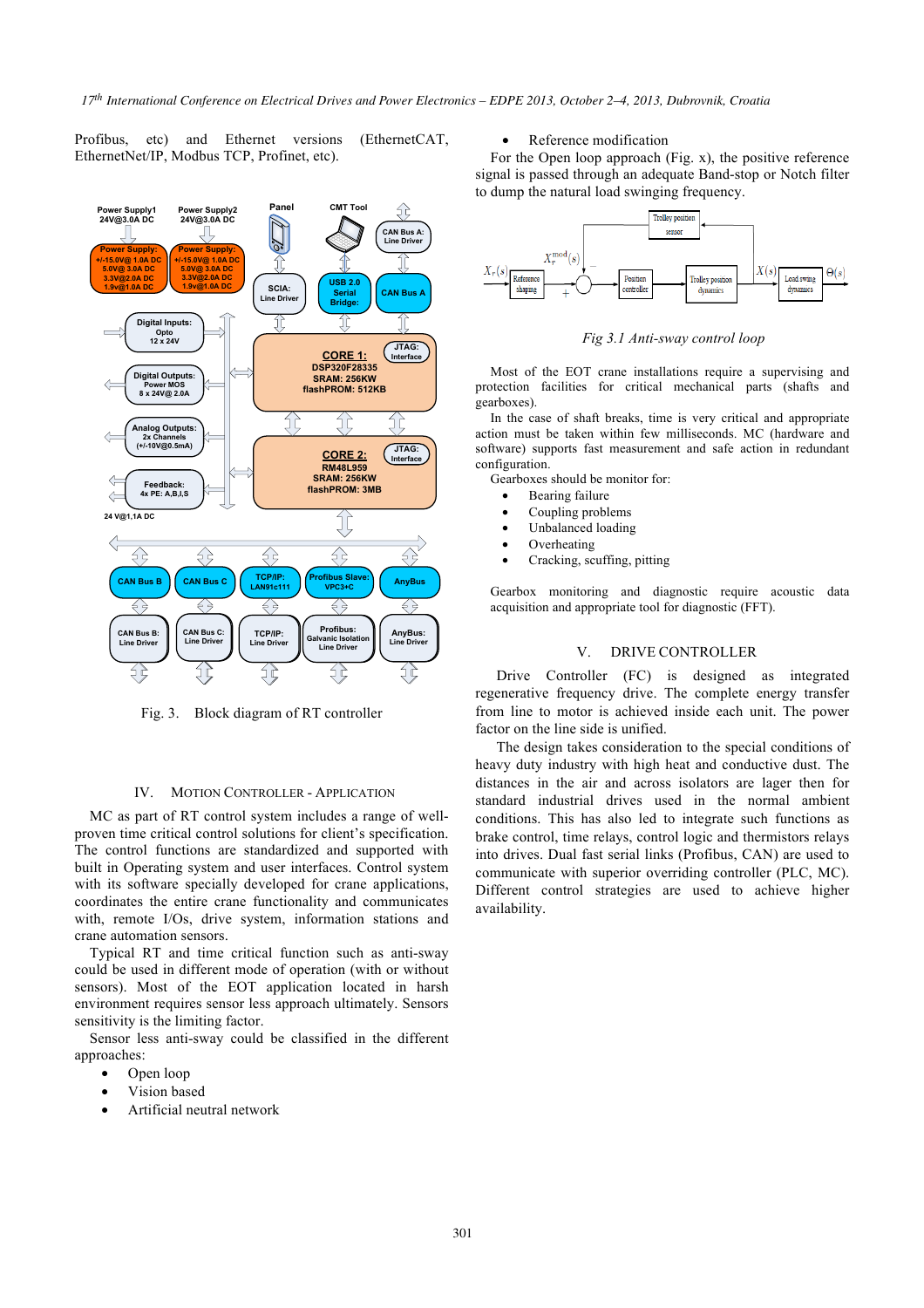

Fig 3.2 Drive Controller

#### *A. Drive Controller – Operational principle*

FC is frequency control drive design to to control squirrel cage induction machine. Active Front End (AFE) principle is used to control bidirectional power flow, [6].

AFE is method how to control regenerative voltage to achieve 4Q mode of operation with full control of incoming power and Total Harmonic Distortion (THD) or quality factor [4]. According to the standard, Total Harmonic Distortion (THD) of line current is less than 4%.

Overview of the power components is shown on Fig 4.1.



Fig 4.1 Power components

Drive Structure:

- Charging circuitry Thyristor based fast charging circuit for internal main DC link.
- LCL filter Used together with line inverter for AFE and THD control.
- Line Inverter Three phase IGBT bridge, AFE, THD and bidirectional energy flow.
- DC Link Optimized for AFE operation intermediate energy storage.
- Motor Inverter Three phase IGBT bridge, operates in Scalar or Vector.

FC is fully regenerative drive with active line inverter only, braking chopper is not used. Applied drive control technology allows inductive or capacitive KVAr production to compensate industrial plant requirements to reduce the overall utility bill.

Integrated static charging is not anymore limiting factor for cranes operations (Fig 4.2). The crane can be switched off when is not in use, and switched on when needed, without restrictions what is not allowed with 'classical' resistors charging principle. Magnetization of the motors start simultaneously with static charging and crane is fully operable in less than 2 seconds. Charging time is adjustable according to the drive current state.



Fig 4.2 DC Link charging

During the charging sequence, capacitors are charged with well defined amount of charge and monitored simultaneously (Fig 4.3). In the case of irregularity charging will be safely stopped and request for service will be issued. Typically, if drives are not used for very long period of time, capacitors must be reformed with long charging time (app. 1 hour).



Fig 4.3 DC Link charging Voltage/Current

#### VI. CONCLUSION

It is important to emphasize that advances of the used crane control technology in perspective of semi automatic operation of EOT cranes used in the harsh industrial environment needs much more attention during design phase.

EOT cranes applications should comply with very strict safety categorized regulations for all type mechanical motions and for personal. For more productive and safety oriented canes, a highly efficient Real-Time Controllers as overriding systems are needed. Most of the RT units operate as multiple fast closed loop controller supervised with local operating